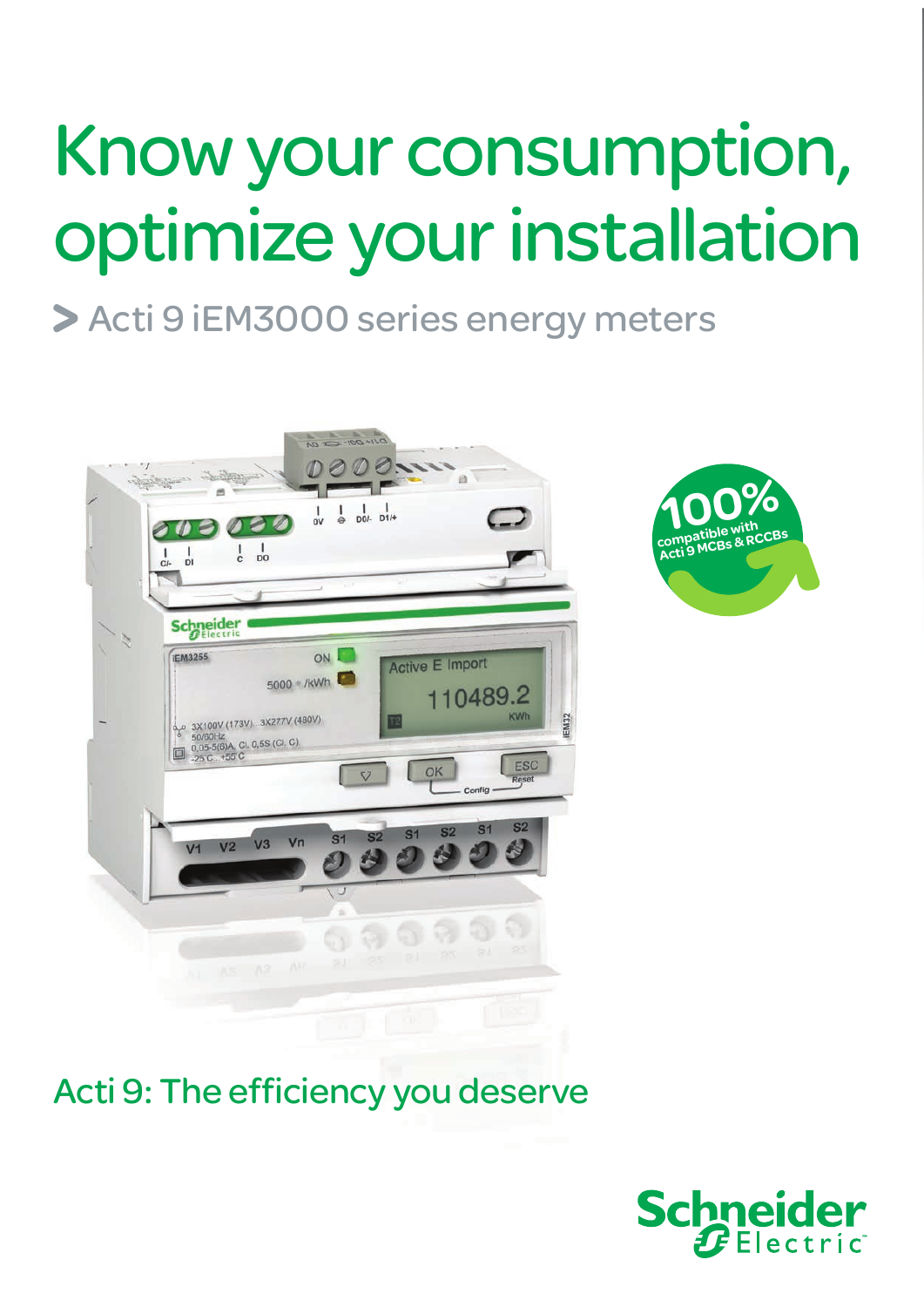| <b>Function</b>                                                        | Acti 9 energy meters      |                           |                |                           |                           |              |                           |                |              |                           | <b>Compare with PowerLogic</b><br>power meters |                |                |                   |
|------------------------------------------------------------------------|---------------------------|---------------------------|----------------|---------------------------|---------------------------|--------------|---------------------------|----------------|--------------|---------------------------|------------------------------------------------|----------------|----------------|-------------------|
|                                                                        | <b>iEM</b><br>3100        | iEM<br>3110               | iEM<br>3115    | iEM<br>3150               | iEM<br>3155               | iEM<br>3200  | iEM<br>3210               | iEM<br>3215    | iEM<br>3250  | iEM<br>3255               | <b>PM</b><br>3200                              | PM<br>3210     | PM<br>3250     | <b>PM</b><br>3255 |
| Self powered                                                           | $\checkmark$              | $\checkmark$              | $\checkmark$   | $\checkmark$              | $\checkmark$              | $\checkmark$ | $\checkmark$              | $\checkmark$   | $\checkmark$ | $\checkmark$              |                                                |                |                |                   |
| External power<br>$(80-477 V)$                                         |                           |                           |                |                           |                           |              |                           |                |              |                           | $\checkmark$                                   | $\checkmark$   | $\checkmark$   | $\checkmark$      |
| Direct<br>Measurement<br>inputs (up to 63A)                            | $\checkmark$              | $\checkmark$              | $\checkmark$   | $\checkmark$              | $\checkmark$              |              |                           |                |              |                           |                                                |                |                |                   |
| Measurement<br>inputs through<br>CTs (1A, 5A)                          |                           |                           |                |                           |                           | $\checkmark$ | $\checkmark$              | $\checkmark$   | $\checkmark$ | $\checkmark$              | $\checkmark$                                   | $\checkmark$   | $\checkmark$   | $\checkmark$      |
| Measurement<br>inputs through<br>VTs                                   |                           |                           |                |                           |                           |              |                           |                | $\checkmark$ | $\checkmark$              | $\checkmark$                                   | $\checkmark$   | $\checkmark$   | $\checkmark$      |
| <b>Active Energy</b><br>measurements<br>class (Total &<br>partial kWh) | $\mathbf{1}$              | $\mathbf{1}$              | $\mathbf{1}$   | $\mathbf{1}$              | $\mathbf{1}$              | 0.5S         | 0.5S                      | 0.5S           | 0.5S         | 0.5S                      | 0.5S                                           | 0.5S           | 0.5S           | 0.5S              |
| Four Quadrant<br>Energy<br>measurements                                |                           |                           |                |                           | $\checkmark$              |              |                           |                |              | $\checkmark$              | $\checkmark$                                   | $\checkmark$   | $\checkmark$   | $\checkmark$      |
| Electrical<br>measurements<br>(I, V, P, )                              |                           |                           |                | $\checkmark$              | $\checkmark$              |              |                           |                | $\checkmark$ | $\checkmark$              | $\checkmark$                                   | $\checkmark$   | $\checkmark$   | $\checkmark$      |
| Logs                                                                   |                           |                           |                |                           |                           |              |                           |                |              |                           |                                                |                |                | $\checkmark$      |
| Multi-tariff<br>(internal clock)                                       |                           |                           | $\overline{4}$ |                           | $\overline{4}$            |              |                           | $\overline{4}$ |              | $\overline{4}$            |                                                | $\overline{4}$ | $\overline{4}$ | $\overline{4}$    |
| Multi-tariff<br>(external<br>control)                                  |                           |                           | $\overline{4}$ |                           | $\overline{2}$            |              |                           | $\overline{4}$ |              | 2                         |                                                |                |                | 4                 |
| Measurement<br>display (number<br>of lines)                            | $\ensuremath{\mathsf{3}}$ | $\ensuremath{\mathsf{3}}$ | $\sqrt{3}$     | $\ensuremath{\mathsf{3}}$ | $\ensuremath{\mathsf{3}}$ | $\sqrt{3}$   | $\ensuremath{\mathsf{3}}$ | $\sqrt{3}$     | $\sqrt{3}$   | $\ensuremath{\mathsf{3}}$ | $5+$                                           | $5+$           | $5+$           | $5+$              |
| Digital inputs                                                         |                           |                           | $\sqrt{2}$     |                           | $\mathbf{1}$              |              |                           | $\sqrt{2}$     |              | $\mathbf{1}$              |                                                |                |                | $\overline{c}$    |
| Programmable<br>digital outputs                                        |                           |                           |                |                           | $\mathbf{1}$              |              |                           |                |              | $\mathbf{1}$              |                                                |                |                | $\overline{c}$    |
| Pulse output                                                           |                           | $\checkmark$              |                |                           |                           |              | $\checkmark$              |                |              |                           |                                                | $\checkmark$   |                |                   |
| Alarm                                                                  |                           |                           |                |                           | $\mathbf{1}$              |              |                           |                |              | $\mathbf{1}$              |                                                | $\,$ 5 $\,$    | $\sqrt{5}$     | 15                |
| Modbus<br>communication                                                |                           |                           |                | $\checkmark$              | $\checkmark$              |              |                           |                | $\checkmark$ | $\checkmark$              |                                                |                | $\checkmark$   | $\checkmark$      |
| MID (legal<br>metrology<br>certification)                              |                           | $\checkmark$              | $\checkmark$   |                           | $\checkmark$              |              | $\checkmark$              | $\checkmark$   |              | $\checkmark$              |                                                |                |                |                   |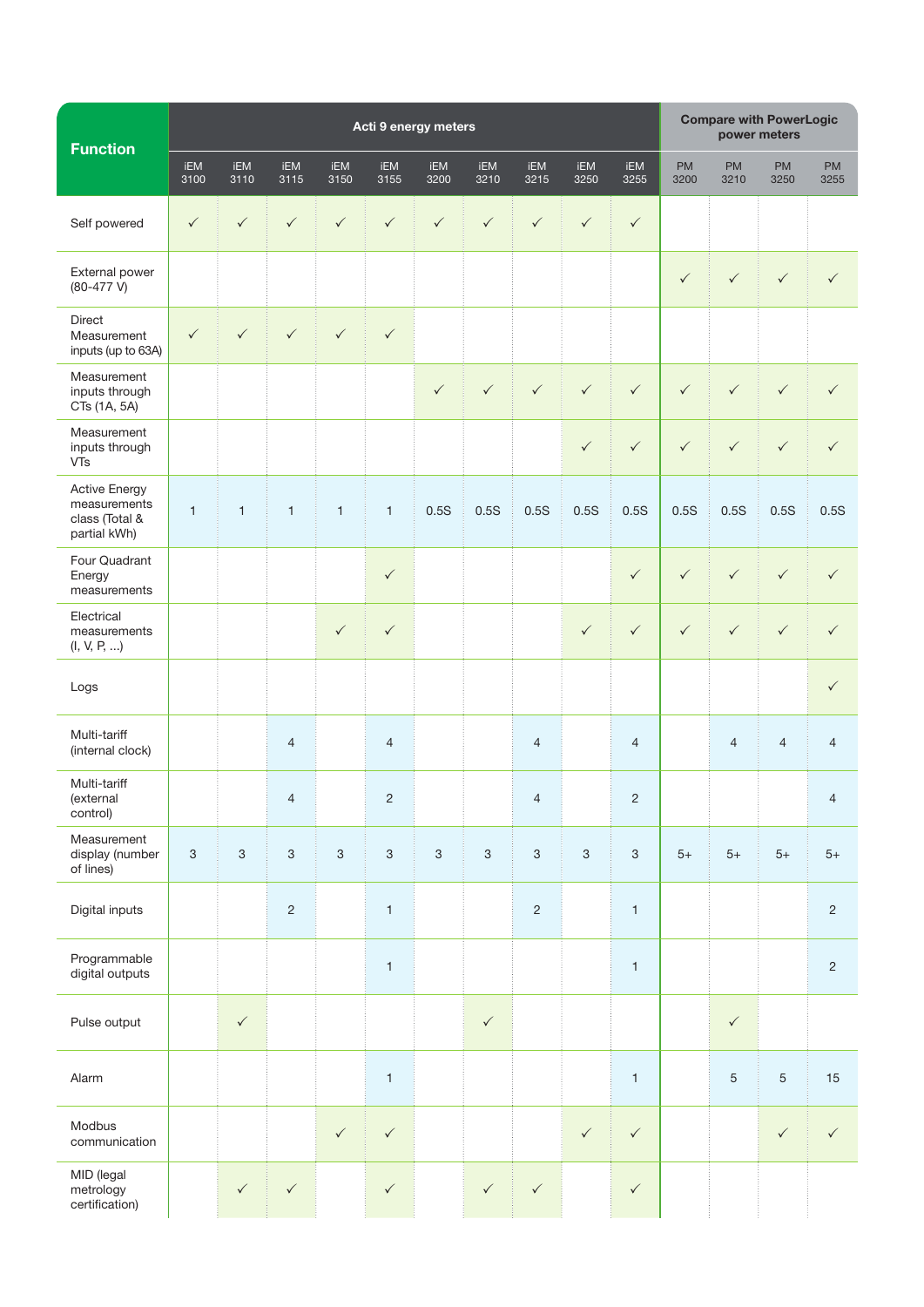### iEM3000 series energy meters

### The right electrical meters for the right place for the right job

The Acti 9 iEM3000 series energy meters is a cost-attractive, feature-rich energy-metering offer ideal for helping your customers' installations become more energy efficient while reducing your own installation and commissioning costs thanks to their efficient design. The offer ranges from very basic kWh meters for the most basic applications to MID-compliant meters for billing applications to advanced energy meters able to measure a variety of electrical parameters. With the iEM3000 series energy meters located on the circuits with the Acti 9 system, you can gather the information necessary to optimize energy consumption and enable energy efficient practices.



### up to 1000

pulses/kWh adjustable pulse weight and width

MID certified for billing applications

100% Compatible with Acti9 range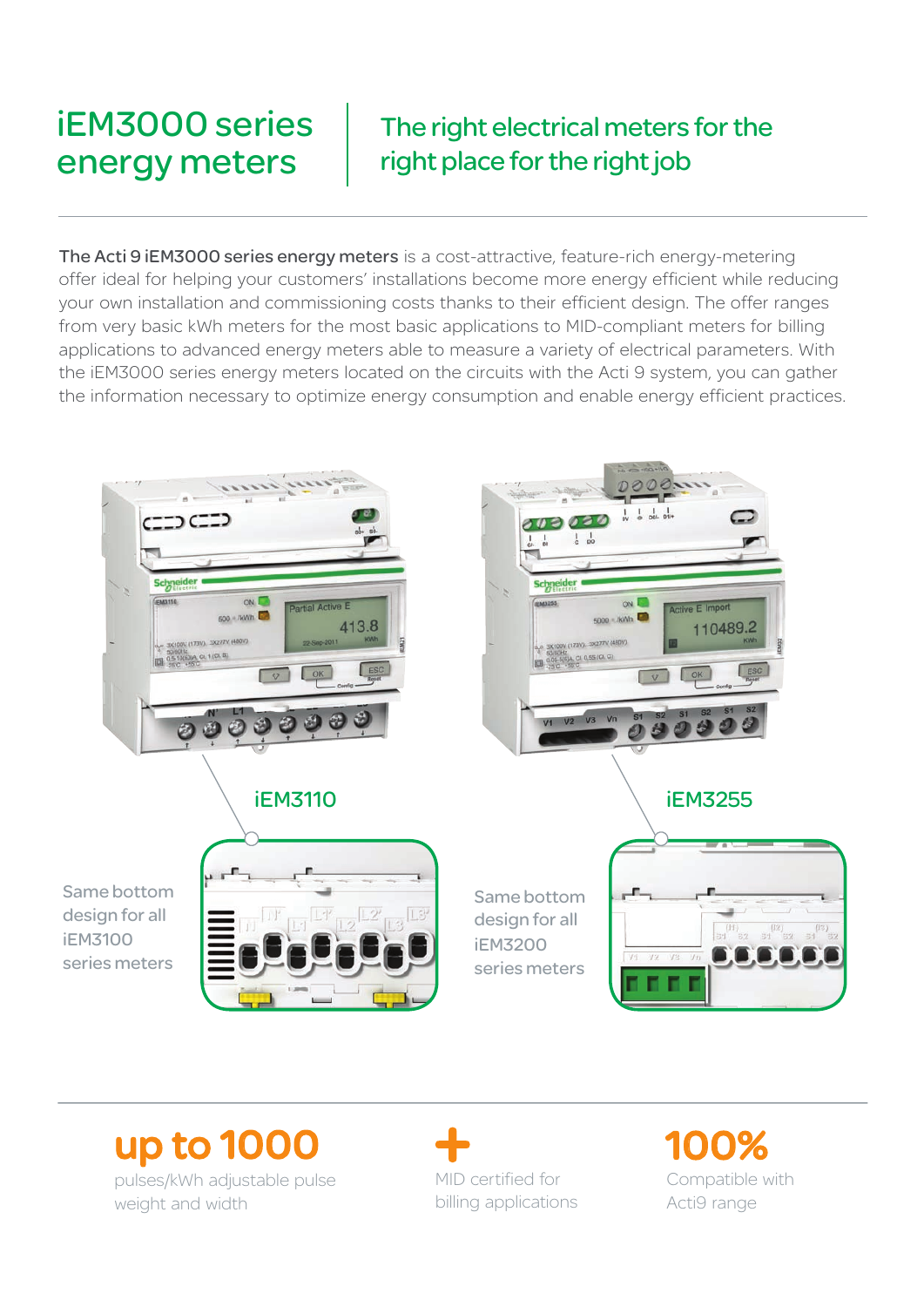#### Order with ease, minimize stock

- > Ten references to cover most installation requirements
- > Each meter supports 1P, 2P, 3P, and 3P+N wiring connections

#### Save installation time, costs and space

- > Bottom-to-bottom, direct connection up to 63 A (iEM31xx)
- > 1 A/ 5A CTs and PTs for connections greater than 63 A (iEM32xx)
- > Plastic aperture shaped to assist comb connection and fixation (iEM31xx)
- > Large connections with plastic aperture accommodate ferules and increase user protection by limiting access conducted parts once the meter is installed (iEM31xx)
- > Separation of power (bottom) and communication (top) connections reduces risk of wrong wiring

#### Commission safely with ease

- > Current transformer isolation at the first measurement contact, no risk of potential error (iEM32xx)
- > Protected cages prevent contact to metallic part once cage is closed
- > LED indicators provide visual status (i.e., energized & communicating)

#### Use with confidence

- > Graphic display makes it easy to accurately read the descriptions of displayed values
- > Easy navigation for setup and display



### Simple & smart Reliable & accurate

#### Accurate information

- > Accuracy class 1.0 and 0.5S (IEC 62053-21/22) for active energy metering
- > Compliance to regulations EN50470-3, IEC 61557-12, IEC 62053-21/22, IEC 62053-23

#### Data integrity

- > Anti-tamper sealing parts prohibit accessibility to all metering connections (voltage, current, DI/DO)
- > Save date/time of last reset to verify start of measurement campaigns, know if clock was altered

#### Robust design

- > Double fixation offers greater stability, allows installation vertically or in high-vibration environments
- > Well protected for normal use: IP40 on front face, IP20 inside cabinet

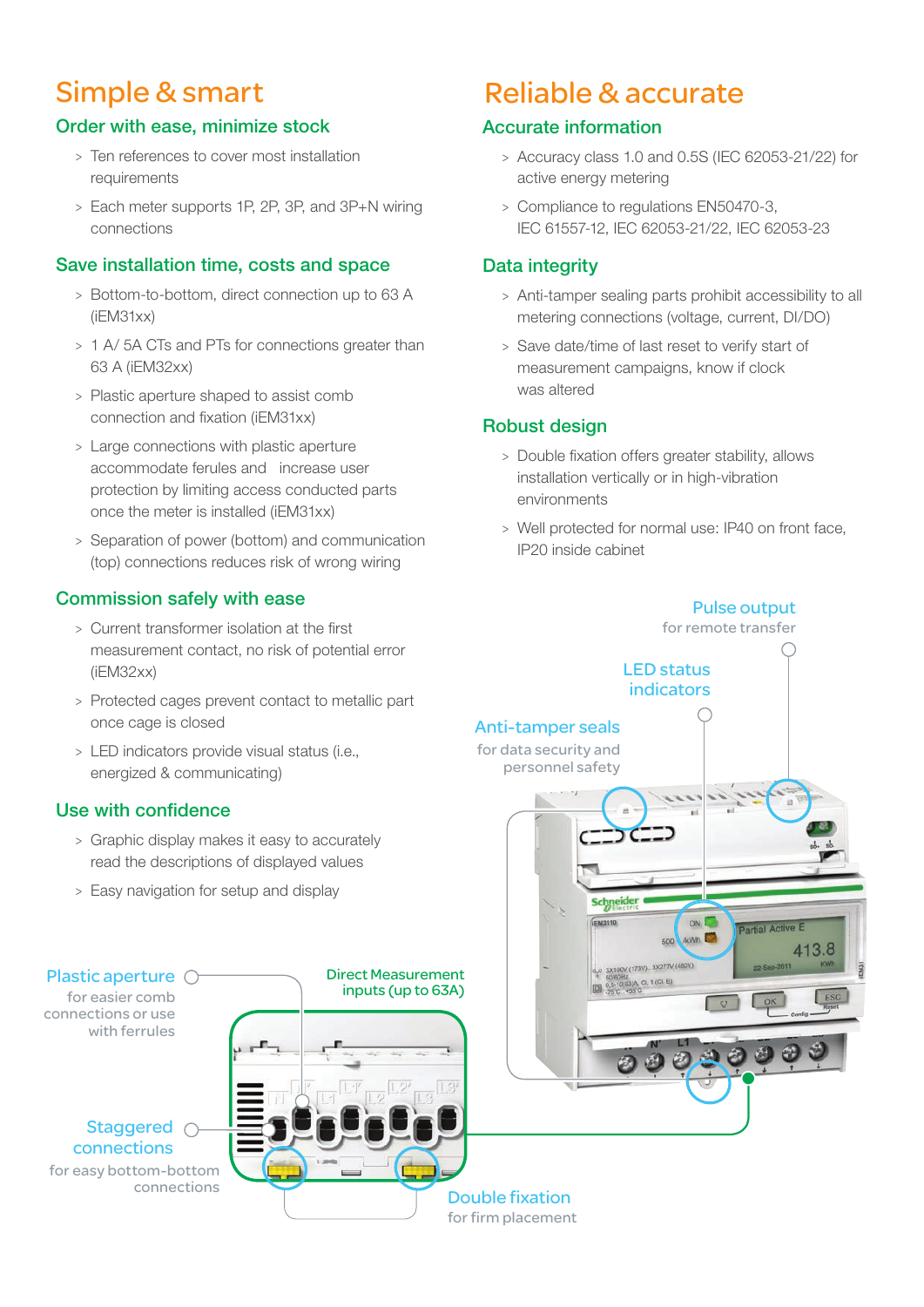### Efficient operation

#### Measurement parameters

- > Total and partial kWh to discover consumption behavior
- > Four-quadrant metering todifferentiate energy
	- > Target green technologies (delivered/received)
	- > Help reduce utility penalties (active/reactive)
- > Additional parameters (P, Q, S, 3xI, V, PF, F) to help monitor network balance and overload behavior

#### Multiple tariffs

- > Save up to 4 different time slots to manage multiple tariffs (peak/off-peak, workday/ weekend) (iEM3x15, iEM3x55)
- > Control tariffs via digital inputs, internal clock or communication

#### Digital inputs

- > Manage double-source applications (e.g., utilities and fuel generator)
- > Monitor circuit breaker status or cabinet door opening; control up to 4 tariffs
- > Use the meter as a pulse counter for another meter (WAGES)

#### Digital outputs

- > Use to trip a light or sound an alarm
- > Configure as a pulse output

#### Smart alarm

> kW overload alarm helps prevent an overload before the circuit breaker trips (iEM3x55)



### Benefits of energy management applications

#### Optimize energy consumption & enable energy efficient practices

- > Collect and analyze all consumption data (WAGES) from each area for each type of load or circuit
- > Gain an accurate understanding of business expenses by allocating all energy-related costs
- > Implement actions designed to reduce energy consumption and promote energy efficiency

#### Monitor the energy consumption of tenants or customers and establish accurate invoices

- > Give accurate and achievable objectives for energy saving
- > Drive energy-efficient behavior